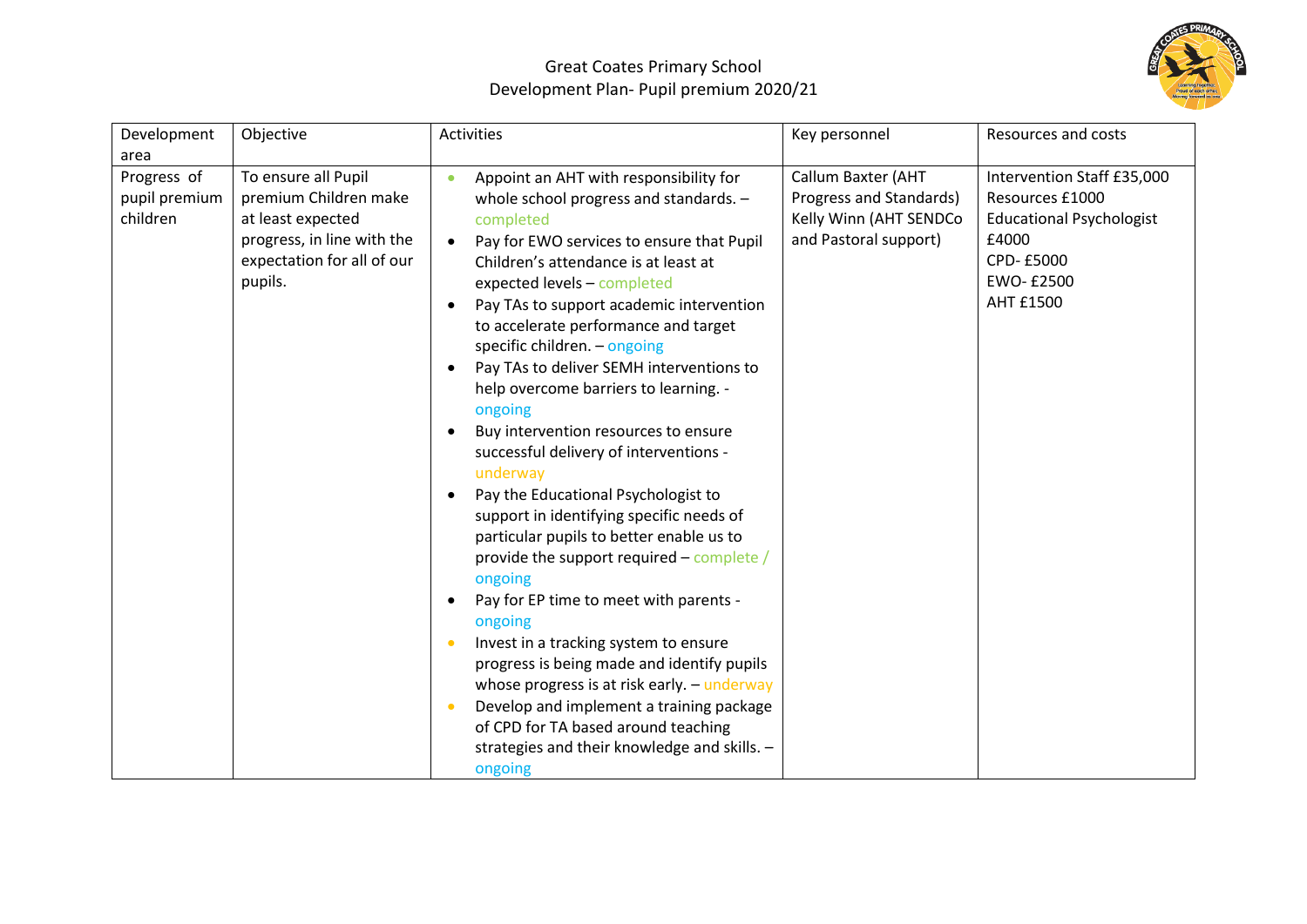## Great Coates Primary School Development Plan- Pupil premium 2020/21



|                             | Fund CPD opportunities for teaching team<br>to ensure they have the knowledge and<br>skills necessary to ensure good progress. -<br>Underway |  |            |
|-----------------------------|----------------------------------------------------------------------------------------------------------------------------------------------|--|------------|
| <b>Success</b><br>criterion | All pupil premium children will make expected progress                                                                                       |  | <b>RAG</b> |
|                             | Children with specific needs will gain the support they need to ensure they make progress                                                    |  | <b>RAG</b> |
|                             | Children who have been identified as having potential to make better than expected progress have the                                         |  | RAG        |
|                             | support to do so.                                                                                                                            |  |            |

| Development | Objective                 | <b>Activities</b>                                  | Key personnel  | Resources and costs              |
|-------------|---------------------------|----------------------------------------------------|----------------|----------------------------------|
| area        |                           |                                                    |                |                                  |
| Experiences | To ensure that all        | Subsidise school trips to make sure that low       | Adim staff     | Subsidies for trips / visitors / |
|             | children have the         | income isn't a barrier to learning which leads to  | Teaching staff | workshops - £3000                |
|             | opportunity to            | children missing out - ongoing                     | Robyn Bradley  | Music resources £3000            |
|             | experience a wide range   | Subsidise cost of visitor / workshop activities in |                | Art resources £5000              |
|             | of things both inside and | school for the above reason. $-$ ongoing           |                | After school club TA £2500       |
|             | outside of school.        | Pay for staff for breakfast club so that it can be |                | Breakfast club staff £6000       |
|             |                           | offered at a low cost to ensure all children have  |                |                                  |
|             |                           | access to breakfast club and support parents       |                |                                  |
|             |                           | who work. $-$ complete / ongoing                   |                |                                  |
|             |                           | Pay for staff to run an after school child care    |                |                                  |
|             |                           | club at a lower rate than other local schemes to   |                |                                  |
|             |                           | support parents back into work and provide         |                |                                  |
|             |                           | social experiences for children. complete /        |                |                                  |
|             |                           | ongoing                                            |                |                                  |
|             |                           | Pay for new music resources and a new music        |                |                                  |
|             |                           | scheme to ensure high quality music teaching       |                |                                  |
|             |                           | takes place. It will broaden the skill set and     |                |                                  |
|             |                           | experiences of all children. Under way             |                |                                  |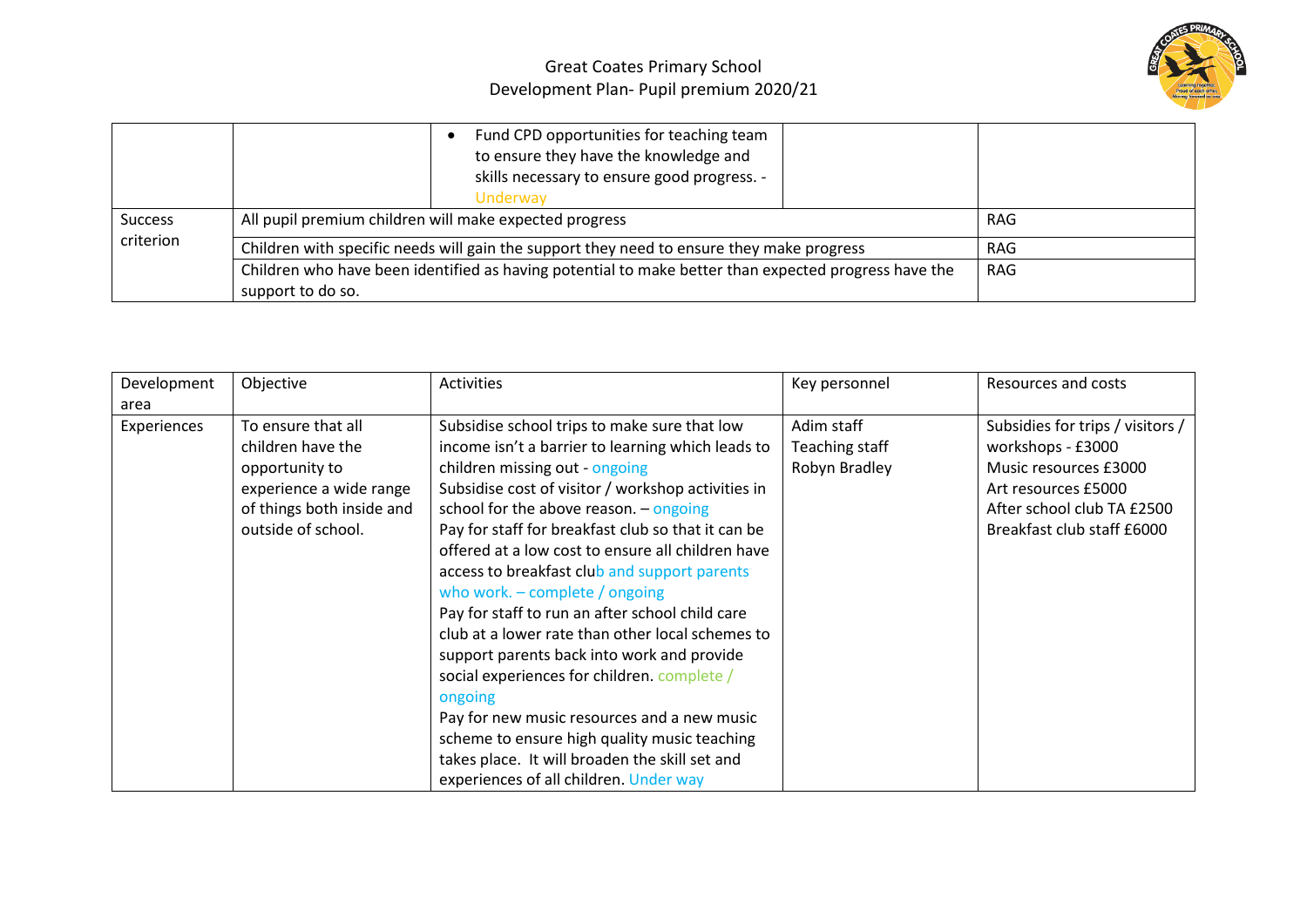

|                             | To invest in new books by prominent autors to<br>enable all children access to quality texts.<br>ongoing<br>Pay for a new art scheme and the supporting<br>resources to ensure high quality art teaching to<br>broaden the skills and experiences of all<br>ongoing<br>Pay for staff to deliver after school clubs so that<br>all children have access to enrichment activities-<br>ongoing |     |
|-----------------------------|---------------------------------------------------------------------------------------------------------------------------------------------------------------------------------------------------------------------------------------------------------------------------------------------------------------------------------------------------------------------------------------------|-----|
| <b>Success</b><br>criterion | All children to have a richer curriculum                                                                                                                                                                                                                                                                                                                                                    | RAG |
|                             | All children participate in trips / visitors / workshops                                                                                                                                                                                                                                                                                                                                    | RAG |
|                             | Breakfast club and after school club provide wrap around care                                                                                                                                                                                                                                                                                                                               | RAG |

## **Other projects funded by Pupil Premium**

The decisions for spending are based on two things. Firstly, targeted on individuals and small groups and secondly, whole cohorts and the whole school. Decisions have been made in line with EEF recommendations. *"Good teaching is the most important lever schools have to improve outcomes for disadvantaged pupils. Using the Pupil Premium to improve teaching quality benefits all students and has a particularly positive effect on children eligible for the Pupil Premium. While the Pupil Premium is provided as a different grant from core funding, this financial split shouldn't create an artificial separation from whole class teaching."* EEF Guide to the Pupil Premium 2019

| Activities funded by the grant                                                                                       | Impact expected                                                                                                                                                                                                                                                               | Cost    |
|----------------------------------------------------------------------------------------------------------------------|-------------------------------------------------------------------------------------------------------------------------------------------------------------------------------------------------------------------------------------------------------------------------------|---------|
| Socially speaking-<br>Social skills programme deliver 2-3 x a week by the<br>learning mentor                         | The children who participate will have increased self-esteem,<br>improved listening skills and have a better grasp of using<br>appropriate language. They will have increased expressive skills<br>and increased confidence. This intervention will continue into<br>21018/19 | £612.51 |
| <b>Forest Schools-</b><br>A weekly programme led by a qualified Forest School<br>Teacher. Each cycle lasts 10 weeks. | The children involved will become more resilient and independent.<br>Their confidence and social skills will blossom This intervention will<br>continue into 2018/19 and will be increased.                                                                                   | £5,000  |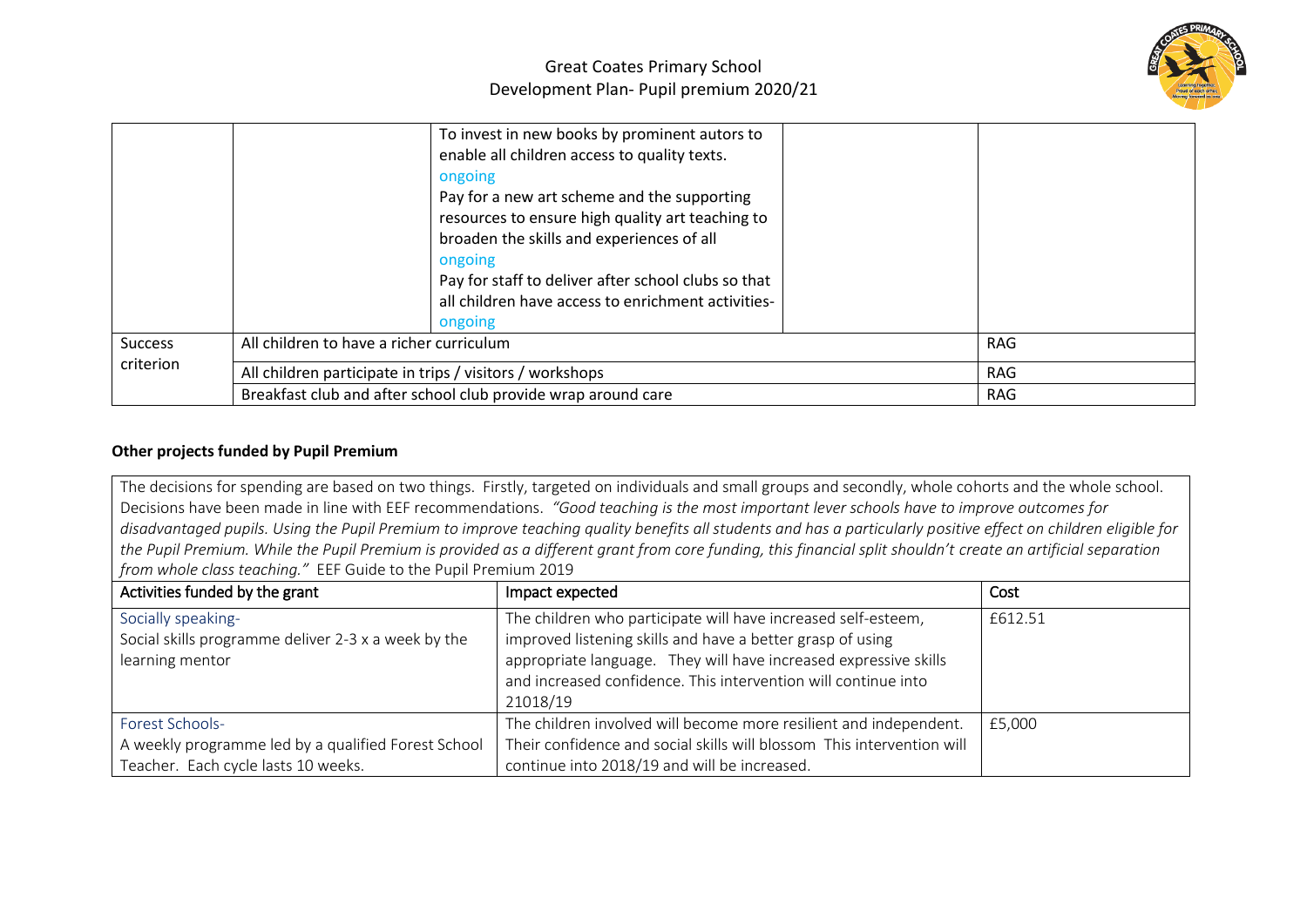

| Colour away your worries<br>A mindfulness approach to dealing with stress and<br>anxiety. 20 minutes daily led by the learning mentor<br>Lego therapy<br>Small group sessions based around building Lego.<br>Each child takes on a role for the build. It ends with a<br>collaborative free build. | The children will be more-able to deal with their stress and anxiety.<br>They will be more confident to express themselves and talk about<br>their mental health issues in a safe environment. This intervention<br>will continue into 2018/19<br>Children will have better social skills regarding communication with<br>their peers. They will have developed teamwork skills especially co-<br>operation.<br>They will also experience pride, which will boost self-esteem. This | £1036.78<br>£1850 |
|----------------------------------------------------------------------------------------------------------------------------------------------------------------------------------------------------------------------------------------------------------------------------------------------------|-------------------------------------------------------------------------------------------------------------------------------------------------------------------------------------------------------------------------------------------------------------------------------------------------------------------------------------------------------------------------------------------------------------------------------------------------------------------------------------|-------------------|
| Nurture Lady<br>1:1 counselling sessions led by an externally sourced<br>agency.                                                                                                                                                                                                                   | intervention will continue into 2018/19and will increase<br>Individual outcomes based on the specific needs of the children.<br>Primarily around social interactions, self-esteem and managing<br>stress. Feedback from pupils and parents was very positive. Will<br>continue into 2018/19 with increased capacity.                                                                                                                                                                | £8385             |
| Mental health training<br>Whole staff training focusing on impact of<br>relationships and positive mental health                                                                                                                                                                                   | Refresher on previous training and restorative circle training so this<br>can be done in all classes,                                                                                                                                                                                                                                                                                                                                                                               | £500              |
| Girls club<br>Girls only cooking club, led by speacialist teacher                                                                                                                                                                                                                                  | Specific girls will be targeted. The aim will be to improve<br>confidence, and the children will develop their communication<br>skills.                                                                                                                                                                                                                                                                                                                                             | £1089.78          |
| TA Target teaching<br>Teaching assistants will be used to support the<br>intervention organised by individual teachers.                                                                                                                                                                            | Gaps in learning will be reduced and / or overcome. All classes met<br>their end of year targets and are at least in line with their previous<br>statutory results.                                                                                                                                                                                                                                                                                                                 | £26,078           |
| Breakfast club<br>School is open from 8:00am and breakfast is<br>provided. It is led by a TA3 and supported by two<br>TA <sub>2</sub>                                                                                                                                                              | This is a poverty proofing activity. It ensures children get an<br>appropriate breakfast and enables parents to work. Breakfast club<br>continues to be popular but there does need to be a shift into more<br>healthier foods.                                                                                                                                                                                                                                                     | £5500             |
| School trips<br>School trips for pupil premium children are funded.                                                                                                                                                                                                                                | This is a poverty proofing measure. It enables all children to<br>participate in school trips.                                                                                                                                                                                                                                                                                                                                                                                      | £2500             |
| Resources<br>Funding is allocated to providing additional resources<br>to support learning.                                                                                                                                                                                                        | This is a poverty proofing measure. Resources will be allocated<br>according to need.                                                                                                                                                                                                                                                                                                                                                                                               | £1500             |